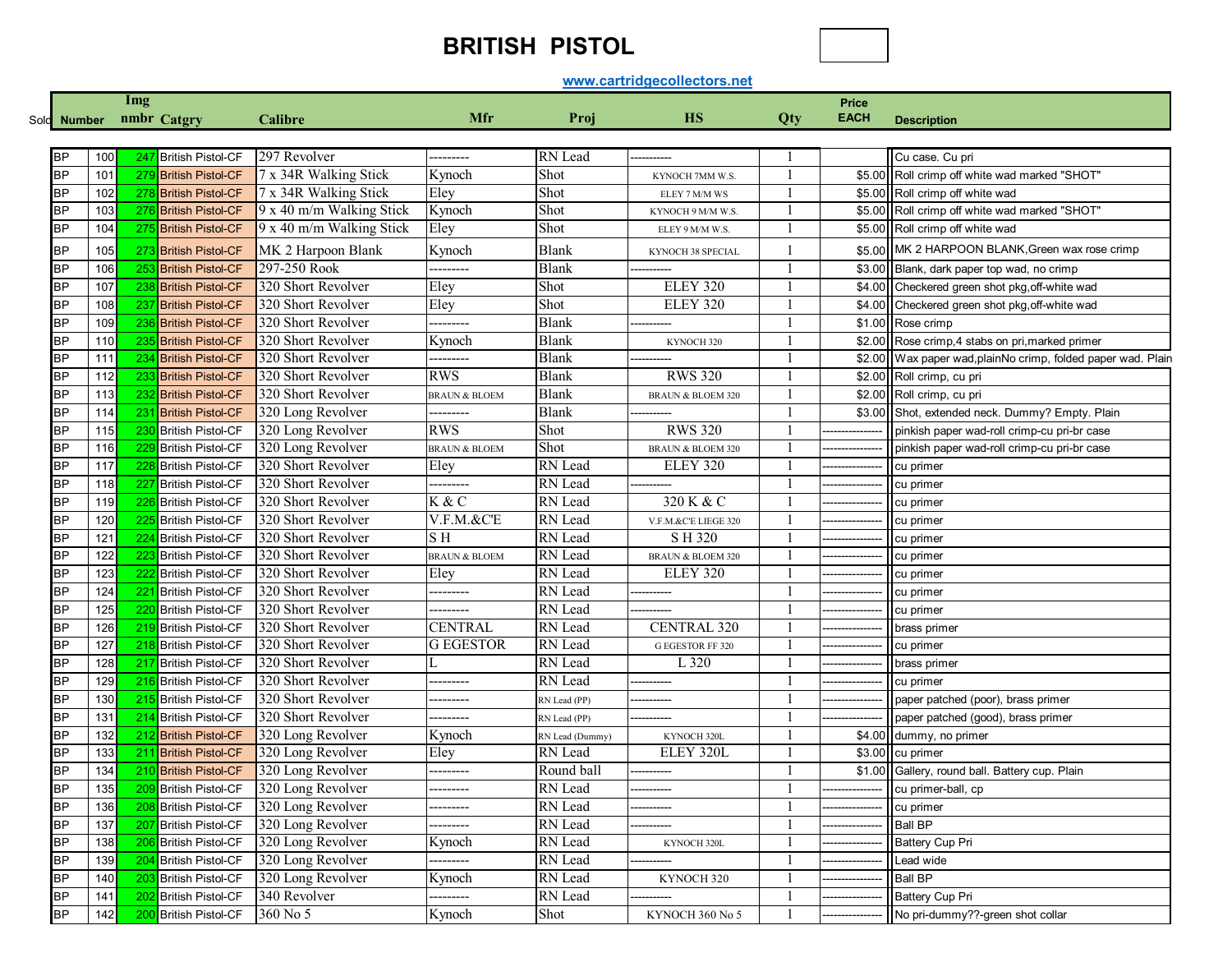|             | Img<br>Price |     |                          |                           |                          |              |                              |     |             |                                       |
|-------------|--------------|-----|--------------------------|---------------------------|--------------------------|--------------|------------------------------|-----|-------------|---------------------------------------|
| Sold Number |              |     | nmbr Catgry              | <b>Calibre</b>            | Mfr                      | Proj         | <b>HS</b>                    | Qty | <b>EACH</b> | <b>Description</b>                    |
| <b>BP</b>   | 143          |     | 199 British Pistol-CF    | 360 No 5                  | Kynoch                   | <b>Blank</b> | KYNOCH 360 No 5              |     |             | Rose petal crimp blank                |
| <b>BP</b>   | 144          |     | 198 British Pistol-CF    | 360 No 5                  | Eley                     | RN Lead      | ELEY 360 No 5                |     |             | Small                                 |
| <b>BP</b>   | 145          | 197 | British Pistol-CF        | 360 No 5                  | Kynoch                   | RN Lead      | KYNOCH 360 No 5              |     |             | cu primer                             |
| <b>BP</b>   | 146          |     | 196 British Pistol-CF    | 360 No 5                  | Eley                     | RN Lead      | ELEY 360 No 5                |     |             | Large                                 |
| <b>BP</b>   | 147          |     | 195 British Pistol-CF    | 360 No 5                  | Kynoch                   | RN Lead - HP | KYNOCH 360 No 5              |     |             | cu primer                             |
| <b>BP</b>   | 148          |     | 194 British Pistol-CF    | 360 No 5                  |                          | RN Lead - HP | -------                      |     |             | cu primer, 1 bullet cannelure         |
| <b>BP</b>   | 149          |     | 193 British Pistol-CF    | 360 No 5                  | Eley                     | RN Lead - HP | <b>ELEY 360 No 5</b>         |     |             | Large, CU PRIMER                      |
| <b>BP</b>   | 150          |     | 192 British Pistol-CF    | 360 No 5                  |                          | RN Lead - HP | --------                     |     |             | cu primer                             |
| <b>BP</b>   | 151          |     | 191 British Pistol-CF    | 360 No 5                  | Eley                     | RN Lead - HP | <b>ELEY 360 No 5</b>         |     |             | small, CU PRIMER                      |
| <b>BP</b>   | 152          |     | 190 British Pistol-CF    | 360 No 5                  | Eley                     | RN Lead - HP | ELEY BROS 360 No 5           |     |             | cu primer                             |
| <b>BP</b>   | 153          |     | 188 British Pistol-CF    | 38 Short Colt - Long Case |                          | RN Lead      | U.S. 38 WEBLEY               |     |             | cu primer                             |
| <b>BP</b>   | 154          |     | 168 British Pistol-CF    | 380 CF Revolver           | $C \nF$                  | Shot         | 380 C F                      |     |             | green/white shot sabot                |
| <b>BP</b>   | 155          | 167 | British Pistol-CF        | 380 CF Revolver           | $D$ ??                   | Shot         | 380 D                        |     |             | rose shot sabot                       |
| <b>BP</b>   | 156          |     | 166 British Pistol-CF    | 380 CF Revolver           | Eley                     | Shot         | ELEY 380                     |     |             | green/white shot sabot                |
| <b>BP</b>   | 157          |     | 165 British Pistol-CF    | 380 CF Revolver           | Kynoch                   | Shot         | KYNOCH 380                   |     |             | green/white shot sabot, NO PRI-DUMMY? |
| <b>BP</b>   | 158          | 164 | <b>British Pistol-CF</b> | 380 CF Revolver           | $R$ W S                  | Shot         | R.W.S.NURNBERG               |     |             | rose shot sabot                       |
| <b>BP</b>   | 159          | 163 | <b>British Pistol-CF</b> | 380 CF Revolver           | Eley                     | <b>Blank</b> | ELEY .380                    |     |             | Rose petal crimp blank                |
| <b>BP</b>   | 160          |     | 162 British Pistol-CF    | 380 CF Revolver           | $R$ W S                  | <b>Blank</b> | R.W.S. .380                  |     |             | Rose petal crimp blank                |
| <b>BP</b>   | 161          |     | 161 British Pistol-CF    | 380 CF Revolver           | Kynoch                   | <b>Blank</b> | KYNOCH 380                   |     |             | Rose petal crimp blank, marked primer |
| <b>BP</b>   | 162          |     | 160 British Pistol-CF    | 380 CF Revolver           | Kynoch                   | Blank - Dumm | KYNOCH 380                   |     |             | Dummy-no pri-rose petal crimp         |
| <b>BP</b>   | 163          |     | 159 British Pistol-CF    | 380 CF Revolver           | <b>FIOCCHI</b>           | Blank        | FIOCCHI 380                  |     |             | Rose petal crimp blank                |
| <b>BP</b>   | 164          |     | 158 British Pistol-CF    | 380 CF Revolver           | Kynoch                   | <b>Blank</b> | KYNOCH 380                   |     |             | Rose petal crimp blank                |
| <b>BP</b>   | 165          | 157 | <b>British Pistol-CF</b> | 380 CF Revolver           | <b>BRAUN &amp; BLOEM</b> | Shot         | <b>BRAUN &amp; BLOEM 380</b> |     |             | cu pri,roll crimp,tan wad             |
| <b>BP</b>   | 166          |     | 156 British Pistol-CF    | 380 CF Revolver           | R W S                    | Shot         | R.W.S. .380                  |     |             | cu pri, roll crimp, tan wad           |
| <b>BP</b>   | 167          |     | 155 British Pistol-CF    | 380 CF Revolver           | <b>EGESTOR FF LINDEN</b> | Shot         | <b>EGESTOR FF LINDEN 380</b> |     |             | br pri, roll crimp, tan wad           |
| <b>BP</b>   | 168          |     | 154 British Pistol-CF    | 380 CF Revolver           | R W S                    | RN Lead      | R.W.S. 380                   |     |             | cu primer                             |
| <b>BP</b>   | 169          |     | 153 British Pistol-CF    | 380 CF Revolver           | Eley                     | RN Lead      | ELEY .380                    |     |             | cu pri, 1 bullet cann                 |
| <b>BP</b>   | 170          | 152 | British Pistol-CF        | 380 CF Revolver           | Eley                     | RN Lead      |                              |     |             | Battery Cup Pri                       |
| <b>BP</b>   | 171          | 151 | <b>British Pistol-CF</b> | 380 CF Revolver           | R W S                    | RN Lead      | R.W.S. 380                   |     |             | cu primer, steel case                 |
| <b>BP</b>   | 172          |     | 150 British Pistol-CF    | 380 CF Revolver           | $R$ W S                  | RN Lead      | R.W.S. 380.                  |     |             | br pri, 1 bullet cann                 |
| <b>BP</b>   | 173          |     | 149 British Pistol-CF    | 380 CF Revolver           | Kynoch                   | RN Lead      | KYNOCH 380                   |     |             | br pri (marked), 1 bullet cann        |
| <b>BP</b>   | 174          |     | 148 British Pistol-CF    | 380 CF Revolver           |                          | RN Lead      | 380                          |     |             | cu pri, 1 bullet cann                 |
| <b>BP</b>   | 175          |     | 147 British Pistol-CF    | 380 CF Revolver           | GG & CLe                 | RN Lead      | G G & C L e 380              |     |             | cu pri, 1 bullet cann                 |
| <b>BP</b>   | 176          |     | 146 British Pistol-CF    | 380 CF Revolver           | SB                       | RN Lead      | SB 380                       |     |             | cu pri, 1 bullet cann                 |
| <b>BP</b>   | 177          |     | 145 British Pistol-CF    | 380 CF Revolver           | RN Lead                  | RN Lead      | ---------                    |     |             | Battery Cup Pri, 1 bullet cann        |
| <b>BP</b>   | 178          |     | 144 British Pistol-CF    | 380 CF Revolver           | <b>REM-UMC</b>           | RN Lead      | REM-UMC 380                  |     |             | ni pri, 2 bullet cann                 |
| <b>BP</b>   | 179          |     | 143 British Pistol-CF    | 380 CF Revolver           | R W S                    | RN Lead      | R.W.S. 380.                  |     |             | 11 bullet cann                        |
| <b>BP</b>   | 180          |     | 142 British Pistol-CF    | 380 CF Revolver           | <b>BRAUN &amp; BLOEM</b> | RN Lead      | <b>BRAUN &amp; BLOEM 380</b> |     |             | cu primer                             |
| <b>BP</b>   | 181          |     | 141 British Pistol-CF    | 380 CF Revolver           | WILN                     | RN Lead      | *11* WILN 380                |     |             | cu pri, 1 bullet cann                 |
| <b>BP</b>   | 182          |     | 139 British Pistol-CF    | $380$ Long                | Eley                     | RN Lead-wood | ELEY 380 L                   |     |             | cu primer, wood peg in bullet, 1 cann |
| <b>BP</b>   | 183          |     | 138 British Pistol-CF    | $380$ Long                | ---------                | RN Lead      |                              |     |             | <b>Battery Cup Pri</b>                |
| <b>BP</b>   | 184          |     | 137 British Pistol-CF    | 380 Long                  | ---------                | Blank        |                              |     |             | petal crimp, paper wad, br primer     |
| <b>BP</b>   | 185          |     | 136 British Pistol-CF    | $380$ Long                | Kynoch                   | RN Lead      | KYNOCH 380                   |     |             | cu pri, 1 bullet cann                 |
| <b>BP</b>   | 186          |     | 135 British Pistol-CF    | 380 Long                  | ---------                | Shot         |                              |     |             | Battery Cup Pri, tan shot sabot       |
| <b>BP</b>   | 187          |     | 134 British Pistol-CF    | 380 Long                  | Kynoch                   | RN Lead      | KYNOCH 380 L                 |     |             | 1 bullet cann                         |
| <b>BP</b>   | 188          |     | 133 British Pistol-CF    | 380 Long                  |                          | RN Lead      |                              |     |             | Battery Cup cu Pri, 1 bullet cann     |
| <b>BP</b>   | 189          |     | 132 British Pistol-CF    | 380 Long                  | Kynoch                   | Blank        | KYNOCH 380                   |     |             | cu pri, rose petal crimp              |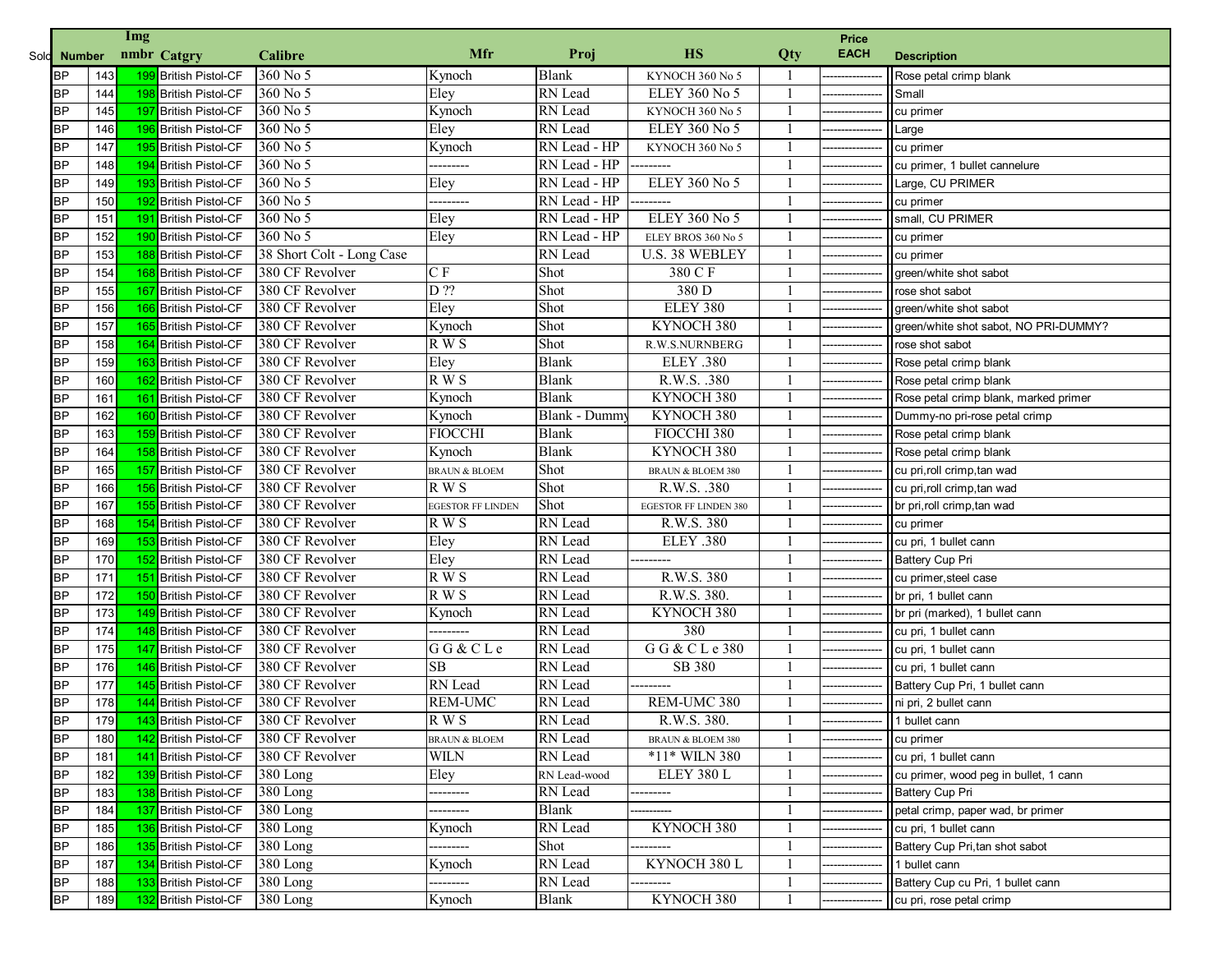|           |             |     | Img |                       |                                 |                                    |                |                        |     | Price       |                                                       |  |
|-----------|-------------|-----|-----|-----------------------|---------------------------------|------------------------------------|----------------|------------------------|-----|-------------|-------------------------------------------------------|--|
|           | Sold Number |     |     | nmbr Catgry           | <b>Calibre</b>                  | Mfr                                | Proj           | <b>HS</b>              | Qty | <b>EACH</b> | <b>Description</b>                                    |  |
| <b>BP</b> |             | 190 | 131 | British Pistol-CF     | $\overline{380}$ Long           | Eley                               | RN Lead        | ELEY 380 L             |     |             | cu primer                                             |  |
| <b>BP</b> |             | 191 |     | 130 British Pistol-CF | 41 Derringer                    | --------                           | RN Lead        |                        |     |             | Battery Cup cu Pri, bullet off-center                 |  |
| <b>BP</b> |             | 192 |     | 128 British Pistol-CF | 41 Derringer                    |                                    | RN Lead        |                        |     |             | cu primer                                             |  |
| <b>BP</b> |             | 193 |     | 127 British Pistol-CF | 41 Derringer                    | --------                           | RN Lead        |                        |     |             | Battery Cup cu Pri, 2 bull cann                       |  |
| <b>BP</b> |             | 194 |     | 126 British Pistol-CF | 41 Long Colt                    | Eley                               | RN Lead        | ELEY 410 LONDON        |     |             | DA short case, cu pri, 1 bull cann                    |  |
| <b>BP</b> |             | 195 |     | 125 British Pistol-CF | 41 Long Colt                    | F.J                                | RN Lead        | F.J. .410              |     |             | DA short case, cu pri, 1 bull cann                    |  |
| <b>BP</b> |             | 196 |     | 124 British Pistol-CF | 41 Long Colt                    | Eley                               | RN Lead        | <b>ELEY 410 LONDON</b> |     |             | DA short case, cu pri, 1 bull cann                    |  |
| <b>BP</b> |             | 197 |     | 122 British Pistol-CF | 430 Tranter Revolver - BP       | Eley                               | RN Lead        | <b>ELEY .430</b>       |     |             | <b>Black Powder</b>                                   |  |
| <b>BP</b> |             | 198 |     | 120 British Pistol-CF | 430 Tranter Revolver - BP       | Eley                               | Shot           |                        |     |             | Black Powder, cu pri, rose petal crimp                |  |
| <b>BP</b> |             | 199 |     | 119 British Pistol-CF | 430 Long - BP                   |                                    | RN Lead        |                        |     |             | cu primer                                             |  |
| <b>BP</b> |             | 200 |     | 117 British Pistol-CF | 44 Webley                       | Peters                             | <b>Blank</b>   | PETERS .44 WEBLEY      |     |             | roll crimp, brown wad, cu pri                         |  |
| <b>BP</b> |             | 201 |     | 116 British Pistol-CF | 44 Webley                       | <b>UMC</b>                         | <b>Blank</b>   | U.M.C. .44 WEBLEY      |     |             | roll crimp, gray wad, cu pri                          |  |
| <b>BP</b> |             | 202 |     | 115 British Pistol-CF | 44 Webley                       | <b>WRA</b>                         | <b>Blank</b>   | W.R.A. Co. .44 WEB.    |     |             | roll crimp, brown wad, cu pri                         |  |
| <b>BP</b> |             | 203 |     | 114 British Pistol-CF | 44 Webley                       | <b>REM-UMC</b>                     | RN Lead        | REM-UMC 44 WEB         |     |             | cu pri, 1 bullet cann                                 |  |
| <b>BP</b> |             | 204 |     | 113 British Pistol-CF | 44 Webley                       | WRA                                | RN Lead        | W.R.A. Co. .44 WEB.    |     |             | cu pri, 1 bullet cann                                 |  |
| <b>BP</b> |             | 205 |     | 112 British Pistol-CF | 44 Webley                       | U.S.C. CO                          | RN Lead        | U.S.C. CO. 44 WEBLEY   |     |             | cu pri, PRI MKD US                                    |  |
| <b>BP</b> |             | 206 |     | 111 British Pistol-CF | 44 Webley                       | <b>UMC</b>                         | RN Lead        | U.M.C. .44 WEBLEY      |     |             | cu pri, 1 bullet cann                                 |  |
| <b>BP</b> |             | 207 |     | 110 British Pistol-CF | 44 Webley                       | Peters                             | RN Lead        | PETERS .44 WEBLEY      |     |             | cu pri, 1 bullet cann                                 |  |
| <b>BP</b> |             | 208 |     | 109 British Pistol-CF | 44 Webley                       | D <sub>C</sub>                     | RN Lead        | D. C. CO 44 WEB        |     |             | cu pri, 1 bullet cann                                 |  |
| <b>BP</b> |             | 209 |     | 107 British Pistol-CF | 440 Short Revolver              | ---------                          | RN Lead        | ---------              |     |             | Lg brass pri, 1 bullet cann                           |  |
| <b>BP</b> |             | 210 |     | 106 British Pistol-CF | 440 Short Revolver              | ---------                          | RN Lead        | ----------             |     |             | Small cu pri, 1 bullet cann                           |  |
| <b>BP</b> |             | 211 |     | 105 British Pistol-CF | 440 Long Revolver               |                                    | RN Lead        |                        |     |             | cu pri, 1 bullet cann                                 |  |
| <b>BP</b> |             | 212 |     | 102 British Pistol-CF | 440 Nagant Argentine            |                                    | RN Lead        |                        |     |             | cu pri, 1 bullet cann                                 |  |
| <b>BP</b> |             | 213 |     | 101 British Pistol-CF | 440 Long Revolver               | Eley                               | RN Lead        | ELEY LONDON 440        |     |             | cu pri, 1 bullet cann                                 |  |
| <b>BP</b> |             | 214 |     | 100 British Pistol-CF | 440 Nagant Argentine            | --------                           | RN Lead        |                        |     |             | cu pri, 1 bullet cann                                 |  |
| <b>BP</b> |             | 215 |     | 99 British Pistol-CF  | 440 Nagant Argentine            | EPREUVE LIEGERN Lead-PROOF         |                | <b>EPREUVE LIEGE</b>   |     |             | Br pri - PROOF                                        |  |
| <b>BP</b> |             | 216 |     | 98 British Pistol-CF  | 440 Nagant Argentine            |                                    | RN Lead        |                        |     |             | cu pri, 1 bullet cann                                 |  |
| <b>BP</b> |             | 217 |     | 96 British Pistol-CF  | 442 Tranter Revolver            | Kynoch                             | Shot           | KYNOCH .442            |     |             | Shot, gree/white papersabot, tan wad                  |  |
| <b>BP</b> |             | 218 |     | 95 British Pistol-CF  | 442 Tranter Revolver Short      | R W S                              | RN Lead        | R.W.S. 442.            |     |             |                                                       |  |
| <b>BP</b> |             | 219 |     | 94 British Pistol-CF  | 442 Tranter Revolver            | <b>EPREUVE LIEGE RN Lead-PROOF</b> |                | <b>EPREUVE LIEGE</b>   |     |             | Br pri - PROOF                                        |  |
| <b>BP</b> |             | 220 |     | 93 British Pistol-CF  | 442 Revolver CF-M-1863          | ---------                          | RN Lead        |                        |     |             | cu pri, 1 bullet cann                                 |  |
| <b>BP</b> |             | 221 |     | 92 British Pistol-CF  | 442 Tranter Revolver Short      | Eley                               | RN Lead        | <b>ELEY LONDON 442</b> |     |             | cu pri, 1 bullet cann                                 |  |
| <b>BP</b> |             | 222 |     | 91 British Pistol-CF  | 442 Tranter Revolver            | Kynoch                             | <b>Blank</b>   | KYNOCH .442            |     |             | rose petal crimp                                      |  |
| <b>BP</b> |             | 223 |     | 90 British Pistol-CF  | 442 Tranter Revolver Short      | Eley                               | RN Lead        |                        |     |             | cu pri, 1 bullet cann-pri dented                      |  |
| <b>BP</b> |             | 224 |     | 87 British Pistol-CF  | 442 Long Revolver               | Eley                               | RN Lead        | <b>ELEY LONDON</b>     |     |             | \$15.00 cu pri, 1 bullet cann - 26mm case             |  |
| <b>BP</b> |             | 225 |     | 85 British Pistol-CF  | 45 M.P. (Metro Police)          | ---------                          | Flat Nose Lead |                        |     |             | $$10.00$ cu primer                                    |  |
| <b>BP</b> |             | 226 |     | 73 British Pistol-CF  | 450 Revolver - copper tube Eley |                                    | RN Lead        | <b>ELEY LONDON 450</b> |     |             | \$20.00 cu pri, 2 bullet cann, copper tube-case split |  |
| <b>BP</b> |             | 227 |     | 51 British Pistol-CF  | 450 Long Revolver               | --------                           | RN Lead        |                        |     |             | \$2.00 cu pri, 1 bullet cann, 55/64" case             |  |
| <b>BP</b> |             | 228 |     | 50 British Pistol-CF  | 450 Long Revolver               | Eley                               | RN Lead        | ELEY LONDON            |     |             | \$5.00 cu primer, Ig letters, 55/64" case             |  |
| <b>BP</b> |             | 229 |     | 49 British Pistol-CF  | 450 Long Revolver               | Eley                               | RN Lead        | <b>ELEY LONDON</b>     |     |             | \$5.00 cu primer-55/64" case, sm letters              |  |
| <b>BP</b> |             | 230 |     | 47 British Pistol-CF  | 450 Long Revolver               | ---------                          | Shot           | --------               |     |             | \$5.00 tiny cu primer-rose petal crimp                |  |
| <b>BP</b> |             | 231 |     | 46 British Pistol-CF  | 450 Long Revolver               | --------                           | RN Lead        |                        |     |             | \$2.00 cu primer-1 19/64" case, plain, sm cu primer   |  |
| <b>BP</b> |             | 232 |     | 45 British Pistol-CF  | 450 Long Revolver               | --------                           | RN Lead        | ---------              |     |             | \$2.00 br primer-1 19/64" case, Ig berdan primer      |  |
|           |             |     |     |                       |                                 |                                    |                |                        |     |             |                                                       |  |
|           |             |     |     |                       |                                 |                                    |                |                        |     |             |                                                       |  |
|           |             |     |     |                       |                                 |                                    |                |                        |     |             |                                                       |  |
|           |             |     |     |                       |                                 |                                    |                |                        |     |             |                                                       |  |